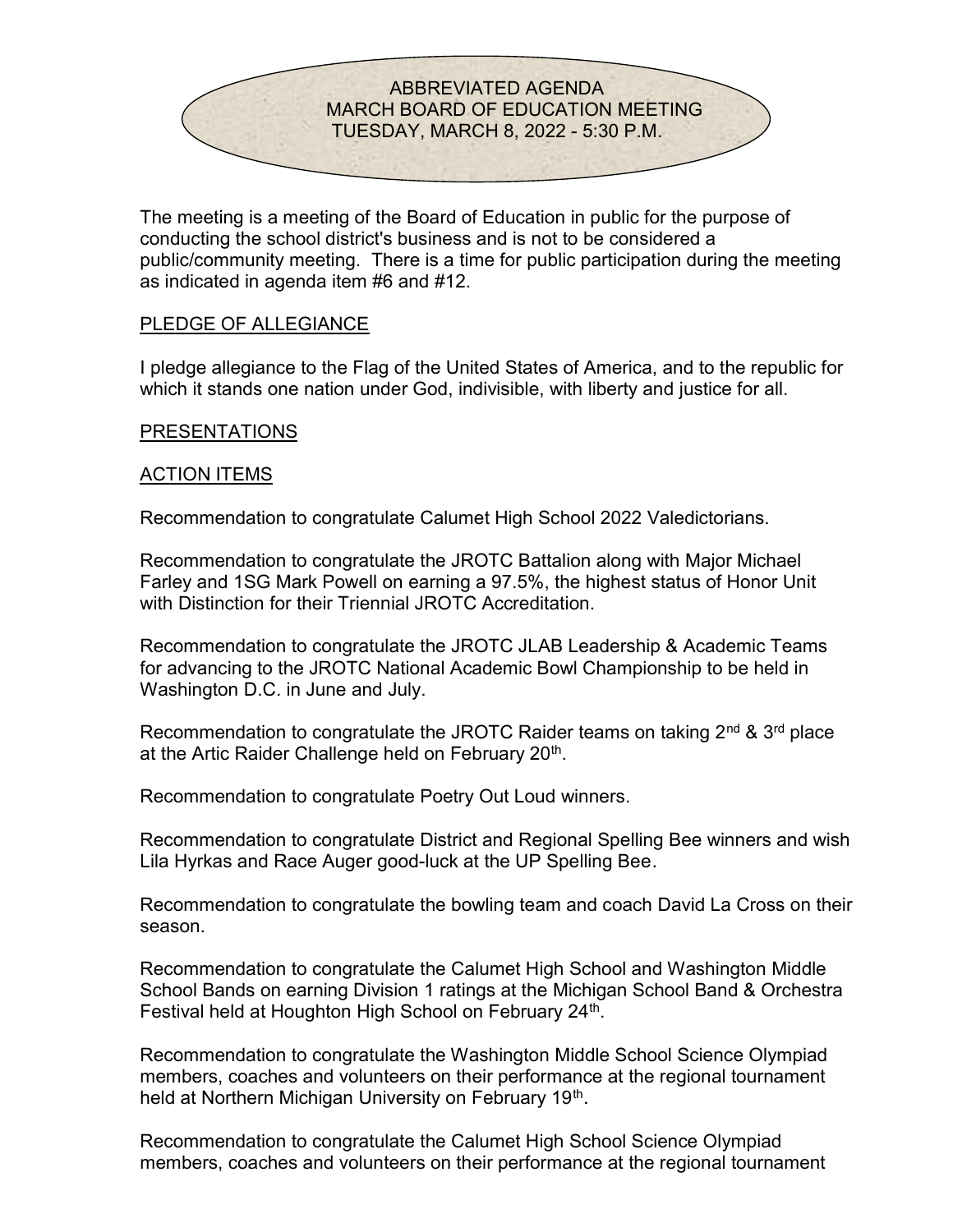held at Northern Michigan University on February 19<sup>th</sup> and wish them good luck at the state tournament to be held on April 30<sup>th</sup> at Michigan State University.

Recommendation to congratulate Ava Nagel on winning the SAR JROTC Outstanding Cadet Award for 2021-2022 for both the U.P. Chapter and the Michigan State Chapter.

Recommendation to congratulate CLK Elementary students on having their art projects chosen to be on display at the Copper Country Community Arts Center "Celebrate Youth Arts Month showcase".

Recommendation to express appreciation to the James A. Ruppe Foundation for their donation to Horizons Alternative High School.

Recommendation to express appreciation to Jan Campioni for her generous donation to the softball team to purchase a professional pitching machine.

Recommendation to express appreciation to Stephen Danis for his generous donation to Calumet High School to purchase a plasma cutter and a Wazer waterjet cutter for the Industrial Arts Program along with creating a new learning lounge.

Recommendation to express appreciation to Paul and Barb Horton for their generous donation to Horizons Alternative High School to fund student scholarships.

Recommendation to express appreciation to Matthew Riutta for his successful \$1629 Donorschoose.org grant to provide electronic drum kits and electric guitars for the elementary music program.

Recommendation to express appreciation to Mari Ylitalo for her successful \$792 Donorschoose.org grant to provide two book organizers for the elementary school library.

Recommendation to express appreciation to the many volunteers who organized the elementary basketball tournament.

Recommendation to commend Dorothy Jamison for National Athletic Trainer Month.

Recommendation to thank Aspirus Keweenaw Hospital for providing athletic training services to CLK Schools.

Recommendation to congratulate the JROTC Battalion and Instructors for hosting the second annual Upper Peninsula JROTC Challenge.

Recommendation to commend CLK Paraprofessionals on Paraprofessionals Appreciation Day, April 6, 2022.

Recommendation to approve NEOLA administrative guidelines revisions.

Recommendation to nominate award winners for the CCASB 2022 Award's Ceremony.